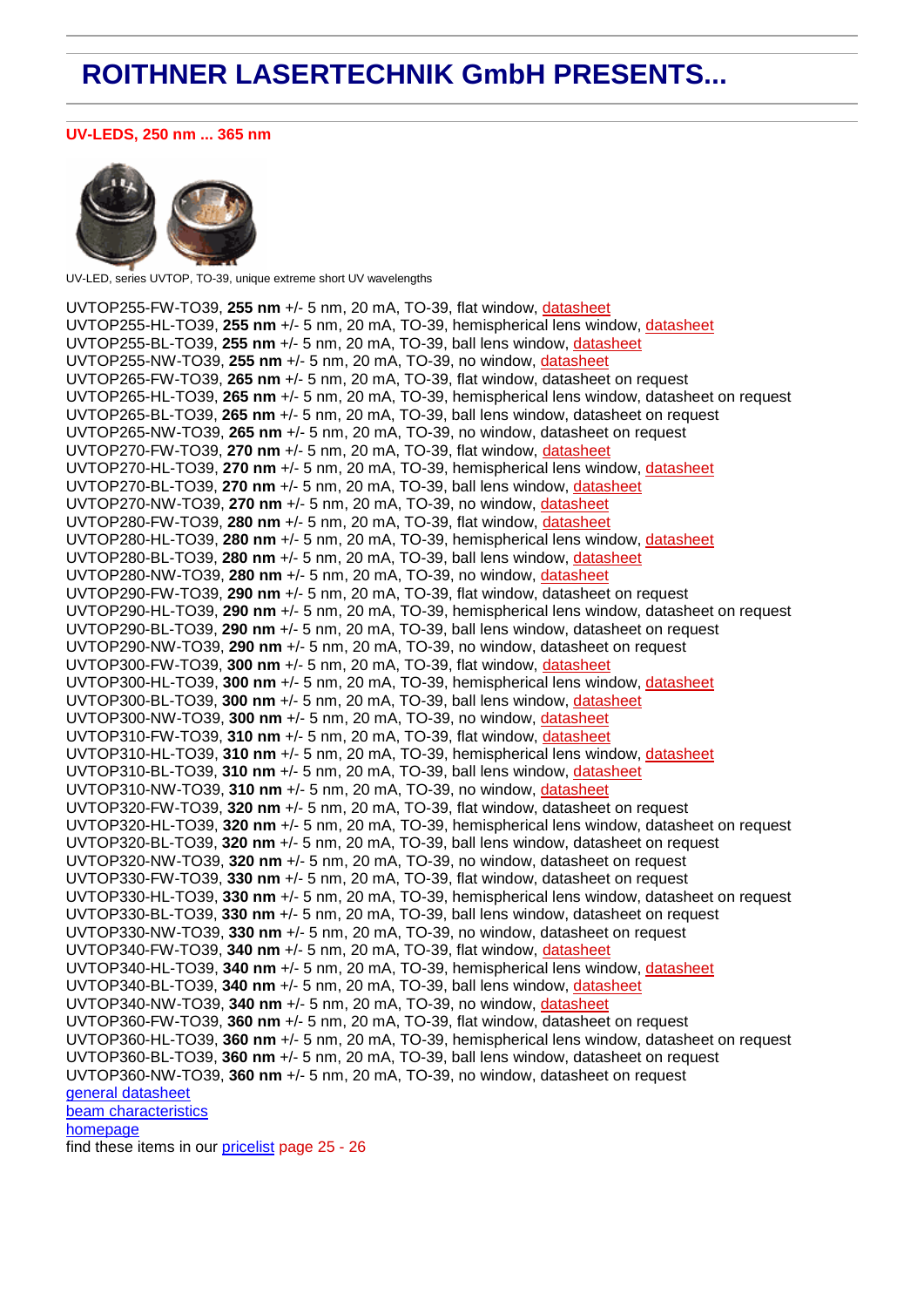## **HANDHELD FIBER MICROSCOPE**



hand held fiber microscope, 200x or 400x magnification. all glass optic. Integrated IR safety filter. universal connector for 2.5 mm ferrules, white LED illumination. CL series with coaxial illumination, OL with side illumination. 400x recommended for single mode, 200x for multi mode fiber. Weight 0.6 kg see picture 200x magnification and **coaxia**[l illumination](http://www.roithner-laser.com/All_Datasheets/Fibermicroscope/coaxial_light.jpg) see picture 200x magnification and **side oblique** [illumination](http://www.roithner-laser.com/All_Datasheets/Fibermicroscope/oblique_light.jpg)

CL-200, **200x** magnification, coaxial illumination, for any 2.5 mm ferrule, 3 x AAA batteries CL-400, **400x** magnification, coaxial illumination, for any 2.5 mm ferrule, 3 x AAA batteries OL-200, **200x** magnification, side oblique illumination, for any 2.5 mm ferrule, 3 x AAA batteries get [datasheet](http://www.roithner-laser.com/All_Datasheets/Fibermicroscope/fiber_microscope_series_OL_CL.pdf)

find this item in our [pricelist](http://www.roithner-laser.com/All_Datasheets/Pricelists/pricelist-c-060301.pdf) page 63

### **SILICON IR LENSES**



silicon lenses for general MID-IR to FAR-IR thermal applications transparent from typ.  $1.2 \sim 9$  µm and  $30 \sim 100$  µm

**MIR-SI-25-25**, silicon plano convex lens, diameter: 25 mm, FL: 25 mm, ct: 2.5 mm, [transmission](http://www.roithner-laser.com/Pictures/transmission_Si.gif) **MIR-SI-35-55**, silicon plano convex lens, diameter: 35 mm, FL: 55 mm, ct: 3.5 mm, [transmission](http://www.roithner-laser.com/Pictures/transmission_Si.gif) [technical specifications](http://www.roithner-laser.com/All_Datasheets/Thermopile/silicon_tech_specs.pdf) find these items in our [pricelist](http://www.roithner-laser.com/All_Datasheets/Pricelists/pricelist-c-060301.pdf) page 58

## **SAFETY GOGGLES**



UNIVET laser safety goggles available for all important technical laser wavelengths from stock Vienna: frame style #531 diverse filters and diverse frame styles available on request

**531.00.0.301**, for laser alignment, visible to IR **531.00.0.304**, CO2, III and IV harmonics YAG, UV **531.00.0.307**, for laser alignment, visible to IR **531.00.0.309**, YAG, Cr:LiSAF, diode, HeCd, III and IV harmonics YAG, UV **531.00.0.310**, I, II, III and IV harmonics YAG, Cr:LiSAF, diode, argon, HeCd, UV **531.00.0.311**, HeNe, Au vapor, III , IV harmonics YAG, UV **531.00.0.313**, argon, HeCd, UV, II, III, IV harmonics YAG get detailled technical informations from the [filter table](http://www.univet.it/tabella_laser_nuova.html) further [frame styes](http://www.univet.it/preview_laser.php?tip=laser&lng=3) availabe on request find these items in our [pricelist](http://www.roithner-laser.com/All_Datasheets/Pricelists/pricelist-c-060301.pdf) page 61



pricelist, 939k, updated 2006-March-01 [download\\_pricelist](http://www.roithner-laser.com/All_Datasheets/Pricelists/pricelist-c-060301.pdf)